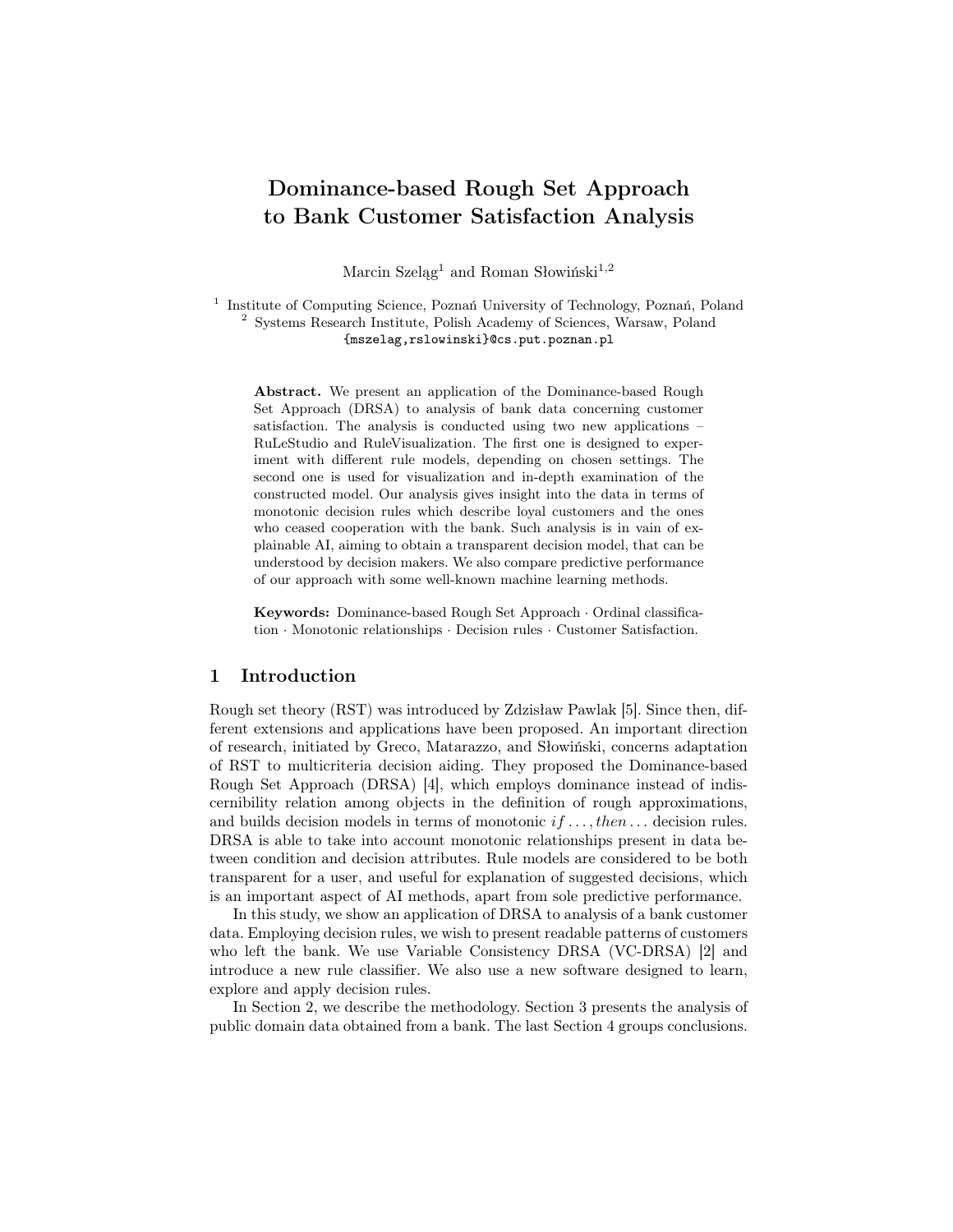M. Szeląg and R. Słowiński 148

## 2 Methodological Background

We employ VC-DRSA with cost-type consistency measure  $\epsilon$  [2], used to calculate lower approximations of unions of ordered decision classes, and to induce decision rules from these approximations. This involves threshold  $\theta_X \in [0,1]$  to be defined by the user for each upward/downward union  $X \subseteq U$ , where U is a universe of (learning) objects. Then, the lower approximation of  $X$  is composed of objects whose consistency (measured by  $\epsilon$ ) is not worse than  $\theta_X$ . The rules are induced using VC-DomLEM algorithm [3], and later, those with confidence  $\leq 0.5$  are removed. They explain observed decisions, and can classify any new object.

In DRSA, classification of an object based on matching rules can be done in different ways (see, e.g., [1]). We propose a *mode classifier* being able to resolve conflicting class assignments. It is implemented in RuLeStudio<sup>3</sup>. Let consider the set of objects described in terms of two gain-type criteria  $g_1, g_2$  shown in Fig. 1. Let denote class *i* by  $Cl_i$ . Object *z* to be classified (red cross) is covered by rules



Fig. 1. Exemplary set of objects for illustration of the mode classifier

 $r_1, r_2, r_3, r_4$ , suggesting, respectively: "at least  $Cl_5$ ", "at least  $Cl_4$ ", "at most  $Cl_1$ ", and "at most  $Cl_2$ ". Then: (i) upward intersection is "at least  $Cl_5$ ", (ii) the most prudent upward class is  $Cl_5$ , (iii) *downward intersection* is "at most  $Cl_1$ ", (iv) the most prudent downward class is  $Cl_1$ , (v) mode of the two classes is computed. Observe that  $r_1$  covers 2 objects from  $Cl_5$ , and  $r_2$  covers 1 additional object from  $Cl_5$ . Then,  $Cl_5$  is supported by 3 objects. Moreover,  $r_3$  covers 2 objects from  $Cl_1$ , and  $r_4$  covers no additional object from  $Cl_1$ . Then, 2 objects support  $Cl<sub>1</sub>$ . Consequently,  $Cl<sub>5</sub>$  is returned by the classifier (more frequent class).

If no rule matches z, one can suggest a majority class (optimizing classification accuracy) or median class (optimizing mean absolute error).

# 3 Case Study of Bank Customer Satisfaction

We analyze the *churn* data set publicly available at kaggle.com<sup>4</sup>, featuring 10 condition attributes, incl. 4 continuous ones. To build a balanced universe of

 $^3$ www.cs.put.poznan.pl/mszelag/Software/RuLeStudio/RuLeStudio.html

<sup>4</sup> https://www.kaggle.com/mathchi/churn-for-bank-customers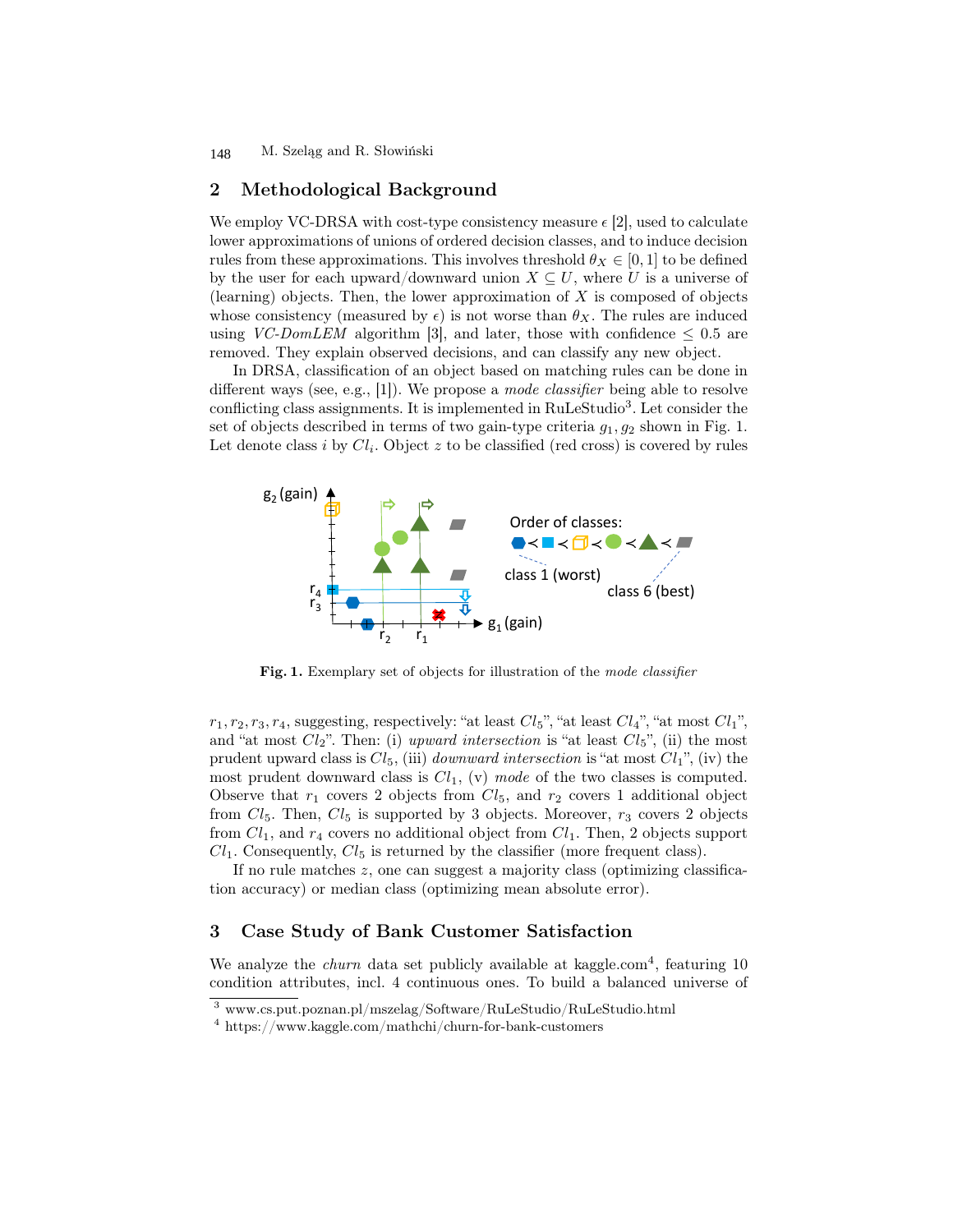objects U, we drew 2000 churning customers ( $Exited = 1$ ) and 2000 loyal customers  $(Exited = 0)^5$ . In this study, we compare our method ( $\epsilon$ -VC-DRSA + mode classifier;  $Exited = 0$  as default decision) with three ML classifiers available in  $WEXA<sup>6</sup>$  (with default parameters): SVM (SMO) with polynomial kernel, C4.5 (J48) tree classifier, and naive Bayes (NaiveBayes) classifier. We estimate predictive performance using classification accuracy.

We considered the remarks at kaggle.com, WEKA's histograms, and trialand-error assessment in RuLeStudio to assign attribute preference orders as follows:  $CreditScore - gain$  (after kaggle.com),  $Geography - none$  (nominal attribute),  $Gender$  – none (nominal attribute),  $Age$  – cost (distribution for class  $Extended = 1$  shifted to the right), Tenure – cost (verified in RuLeStudio), Balance – gain (kaggle.com),  $NumOfProducts$  – we duplicated this attribute and assigned type gain to the first clone, and type cost to the second one (the histogram shows prevalence of loyal customers when  $NumOfProducts = 2$ , and the opposite otherwise),  $HasCrCard$  – none (nominal attribute),  $IsActiveMem$  $ber - gain$  (kaggle.com) *EstimatedSalary* – gain (kaggle.com). For the decision attribute Exited, label 0 was more preferred than 1 (bank's viewpoint).

In our study, unions of classes boil down to single classes – characterized by decisions  $Exited = 0$  and  $Exited = 1$ . We assumed a common threshold  $\theta_X$  for both classes. Using cross-validation in RuLeStudio, we tested thresholds 0, 0.01, 0.02, and 0.05, choosing value 0.01. Note that for  $\theta_X = 0$  (classical DRSA), the quality of classification was 0.68775, while for  $\theta_X = 0.01$  it increased to 0.996.

Table 1 presents comparison of average classification accuracy from 3 independent runs of 10-fold cross-validation. One can see that our method performed better than SVM, slightly better than naive Bayes, and slightly worse than C4.5. Next, we analyzed the models trained on all 4000 objects. Reclassification ac-

**Table 1.** Comparison of average classification accuracy in  $3 \times 10$ -fold cross-validation

| method        | $\ \epsilon\text{-VC-DRSA}+\text{mode} SVM C4.5 $ naive Bayes |             |       |
|---------------|---------------------------------------------------------------|-------------|-------|
| avg. accuracy | 73.25                                                         | 69.91 75.18 | 71.87 |
| rank          |                                                               |             |       |

curacy was: SVM 70.225%, naive Bayes 72.25%, C4.5 85.525%, our approach 83.825% (2nd best). C4.5 tree size was equal to 320 with 164 leaves. The tree had many long paths which were hard to understand and did not respect the above preference orders. When transformed to 164 rules, even after aggregating redundant conditions (e.g., Age  $\leq 41$  and Age  $\leq 37$  resulted in Age  $\leq 37$ ), average rule length was 7.81 and average rule support was 24.39. The model learned by  $\epsilon$ -VC-DRSA contained 770 rules. We explored them in RuleVisualization<sup>7</sup> . Our observations: (i) on avg. 5.91 conditions per rule – much better than C4.5; (ii) avg. rule support  $34.1$  – again much better than C4.5; (iii) top

<sup>5</sup> http://www.cs.put.poznan.pl/mszelag/Research/bank-churn

<sup>6</sup> https://www.cs.waikato.ac.nz/∼ml/weka; used version: 3.8.6

<sup>7</sup> www.cs.put.poznan.pl/mszelag/Software/RuleVisualization/RuleVisualization.html